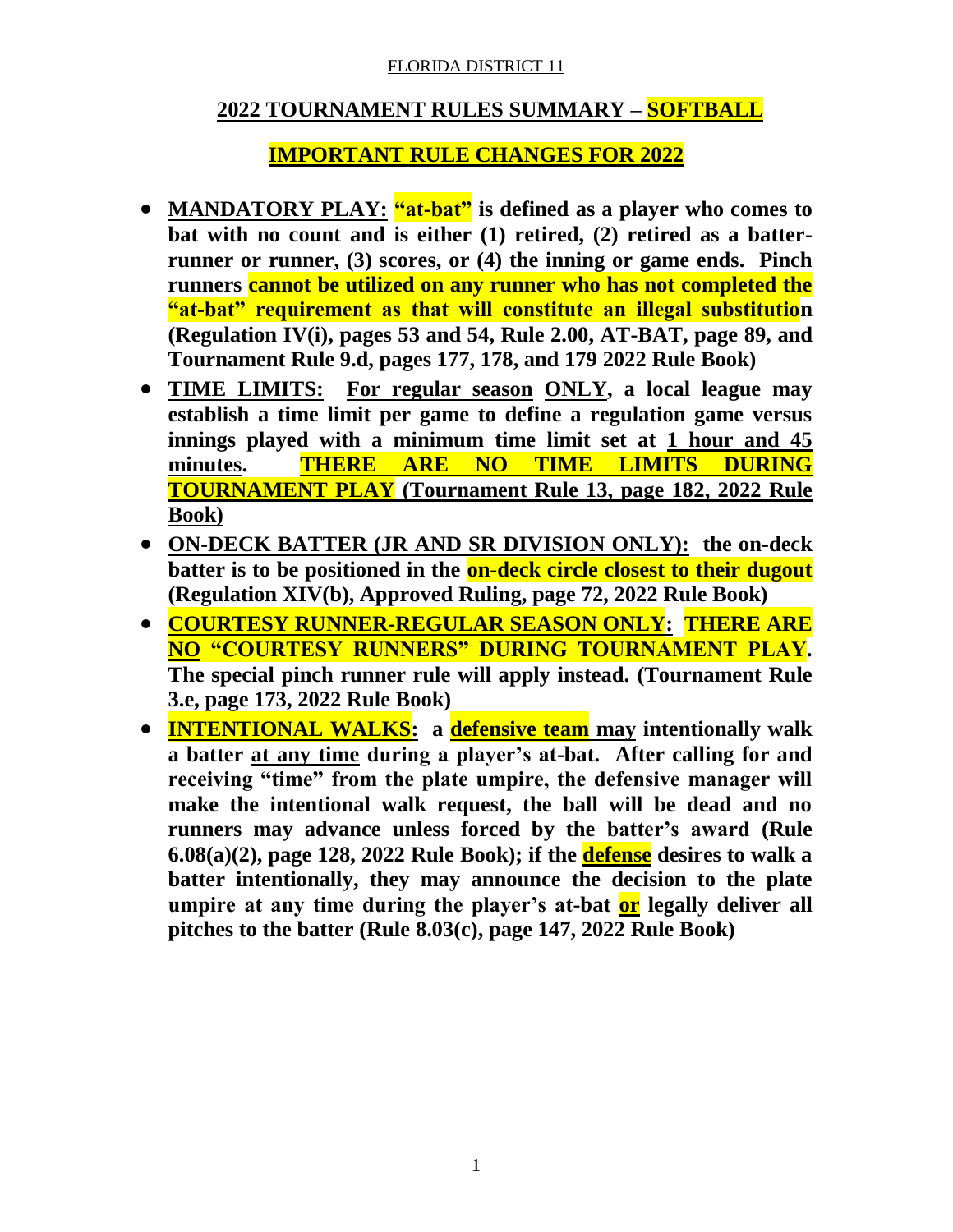### **2022 TOURNAMENT RULES SUMMARY – SOFTBALL**

- **Bats for major league and below:** cannot be more than 33 inches in length nor more than 2 ¼ inches in diameter **with a 1.20 BPF** (Rule 1.10, page 83, 2022 Rule Book)
- **Bats for JR/SR League:** cannot be more than 34 inches in length nor more than 2 ¼ inches in diameter **with a 1.20 BPF** (Rule 1.10, page 83, 2022 Rule Book)
- **Penalties for use of illegal bats:** an illegal bat must be removed from the game. Additionally, if the batter enters the batter's box with one or both feet **entirely** on the ground with an illegal bat or is discovered having used an illegal bat during her turn at bat and prior to the next player entering the batter's box **and** the infraction is discovered before the next player enters the batter's box, **the batter is out**, and: (Rule 6.06(d), page 125, and Rule T-3(b), page 173, 2022 Rule Book)
- 1.1. the manager of the defense may advise the plate umpire of a decision to decline the penalty and accept the play (as long as this election is made at the end of the play),
- 1.2. for the **first violation**, the offensive team will **lose** one eligible adult base coach for the duration of the game,
- 1.3. for the **second violation**, the **manager** of the team will be **ejected** from the game, and
- 1.4. any **subsequent violations** will result in the **newly designated manager** being **ejected**.

An illegal bat **must** be removed from the game once discovered (Rule 1.10, page 83, and Rule 6.06(d), APPROVED RULING, page 125, 2022 Rule Book)

- **MANAGERS/COACHES IN THE DUGOUT:** If a tournament team has twelve (12) or more eligible players in uniform at the game site at the start of a game, then the maximum number of three (3) adults who are named on the affidavit will be permitted to act as manager/coaches for that game. **However,** if a tournament team has eleven (11) or fewer players in uniform at the game site at the start of a game, then a maximum of two (2) adults must be named at the start of the game as manager and coach. If there is a third adult listed on the affidavit, that adult is not permitted to be in the dugout or on the field during that game. **NOTE:** Pursuant to Rule 4.05(b), base coaches may be adults and/or players provided at least one adult manager or coach remains in the dugout. The "start of the game" is at the time of the preliminary plate meeting with the umpire crew. (Tournament Rules, pages 159 and 160, Rule 1.01, page 78, and Rule 3.17, page 105, 2022 Rule Book)
- **LEAVING DUGOUT WITHOUT PERMISSION:** A manager or coach may not leave a dugout for any reason during a game without receiving permission from an umpire. The manager or coach may be removed from the field for the remainder of the game for violation of this rule (Tournament Rule 7, VISITS, page 176, and Regulation XIV(d), Field Decorum, page 72, 2022 Rule Book)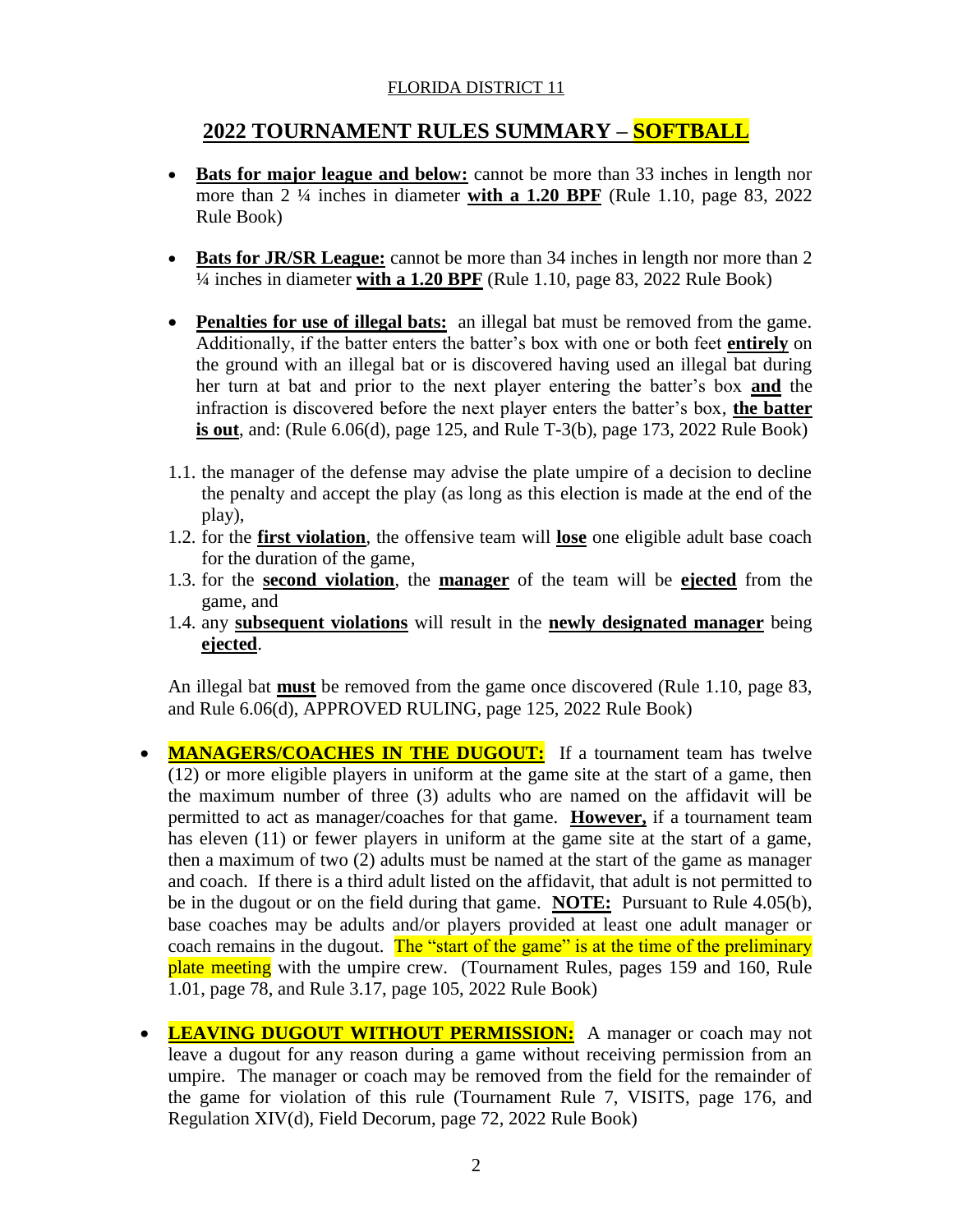### **2022 TOURNAMENT RULES SUMMARY – SOFTBALL**

- **Dropped Third Strike – Will NOT Apply in 8/9/10 Division of Play:** For the **8/9/10 Tournament**, on a dropped third strike by the catcher, the batter will be out (Tournament Rule 3.c, page 173, 2022 Rule Book)
- **Electronic Equipment in Dugouts:** the use of electronic devices in the dugout is allowed for players, coaches, or managers **as long as** the devices are **not used for communication**; the penalty for violation of this rule is **ejection from the game** (Rule 3.17, page 105, 2022 Rule Book)
- Any part of the pitcher's undershirt or T-shirt exposed to view shall be of a solid color. **NOTE:** a pitcher shall not wear any items on his/her hands, wrists, or arms which may be distracting to the batter, ie, sweat bands (Rule 1.11(a)(3), page 85, 2022 Rule Book)
- **Dangling Throat Guards on Catcher's Masks:** Catchers must wear a mask with (NOSCAE) approved catcher helmet and "dangling" type throat guard during pitcher warm-up and games (Rule 1.17, page 88, 2022 Rule Book)
- Only one offensive time-out is permitted **each** inning (Rule 5.10(d) (**NOTE**)**,** page 120, and Tournament Rule 7, VISITS (**NOTE**), page 177, 2022 Rule Book)
- LEAVING BASE EARLY (9/10/11 DIVISION and above): any runner is out when the runner fails to keep contact with the base until the ball has been released by the pitcher on delivery (Rule  $7.08(a)(5)(a)$ , page 134, and Rule T-3.d, page 173, 2022 Rule Book)
- LEAVING BASE EARLY **8/9/10 DIVISION only**): any runner is out when the runner fails to keep contact with the base until the ball has been batted or reaches the batter (Rule 7.08(a)(5)(b), page 134, and Rule T-3.d, page 173, 2022 Rule Book)
- **BATTER TO REMAIN IN BATTER'S BOX:** During regular season play (if proposed by the divisional VP and approved by the Board of Directors), after entering the batter's box, the batter must remain in the box with at least one foot throughout the at bat. **Exceptions:**
	- 1. On a swing, slap, or check swing.
	- 2. When forced out of the box by a pitch.
	- 3. When the batter attempts a "slap" or "slap bunt".
	- 4. When the catcher does not catch the pitched ball.
	- 5. When a play has been attempted.
	- 6. When time has been called.
	- 7. When the pitcher leaves the eight-foot circle or the catcher leaves the catcher box.
	- 8. On a three ball count pitch that is a strike that the batter thinks is a ball.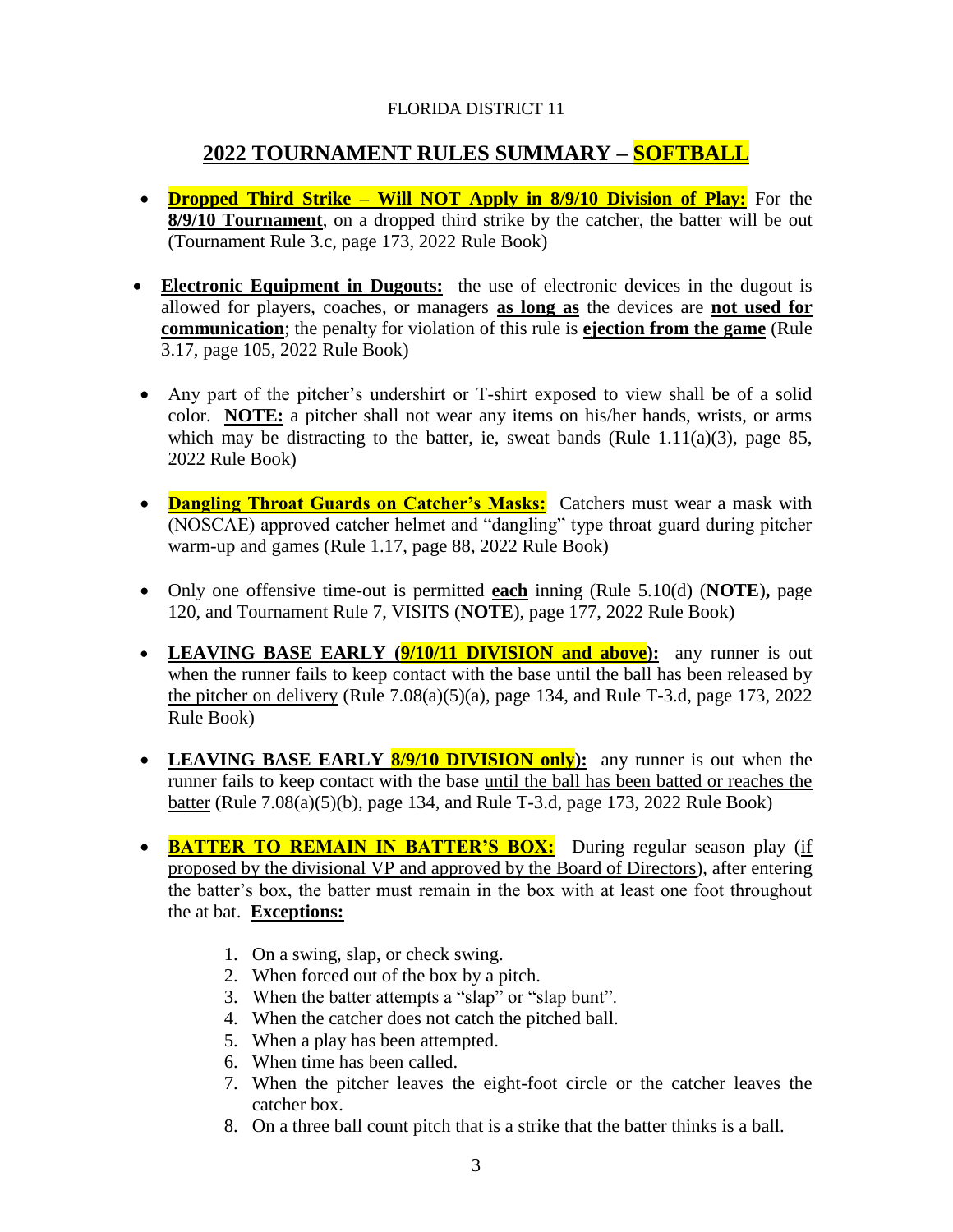# **2022 TOURNAMENT RULES SUMMARY – SOFTBALL**

**PENALTY:** If the batter leaves the batter box or delays play and none of the exceptions apply, the umpire shall warn the batter. After one warning on a batter, the umpire shall call a strike. Any number of strikes can be called on each batter. No pitch has to be thrown, the ball is dead, and no runners may advance.

**NOTE:** The batter may return to their position in the batter's box and assume the new count at any time during the at-bat, unless such enforced penalty is the third strike. (Rules 6.02(c), pages 121 and 122 and Rule T-3.a, pages 172 and 173, 2022 Rule Book)

- **SPECIAL PINCH RUNNER USAGE: Twice a game** but **not more than one time per inning**, a team may utilize a player who is not in the batting order as a special pinch-runner for any offensive player. A player may only be removed for a special pinch-runner one time during a game. The player for whom the pinch-runner runs is not subject to removal from the lineup. If the pinch-runner remains in the game as a substitute defensive or offensive player, the player may not be used again as a pinchrunner while in the batting order. However, if removed for another substitute that player or any player not in the lineup, is again eligible to be used as a pinch-runner. Also, refer to "at bat" on page one (Tournament Rule 3.e, page 173, 2022 Rule Book)
- **BATTER SUBSTITUTION FOR PITCHER:** If a team has thirteen (13) players in uniform at the start of a game and is the visiting team, they may substitute a batter for the starting pitcher listed in the line-up prior to the pitcher facing a batter without violating Rule 3.03(c) provided that the pitcher of record pitches to the first batter in the bottom of the first inning in accordance with Rule 3.05. All other rules governing the pitcher are still in effect – **does not apply to Senior League** (Tournament Rule 10c, **NOTE 2**, page 180, 2022 Rule Book)

# **PITCHER:**

**Pitching limits in Major Division and Below:** a player may pitch in a maximum of twelve (12) innings in a day, but if seven (7) or more, that player requires one day of rest prior to pitching in the next game (Regulation VI(b), page 59, and Tournament Rules 4.e, 4.f, and 4.g, page 174, 2022 Rule Book)

**Pitching limits in JR/SR Leagues:** no pitching restrictions apply (Regulation VI(b), page 59, Tournament Rule 4.d, page 176, 2022 Rule Book)

**Major Division and Below:** A pitcher remaining in the game, but moving to a different position, can return as a pitcher anytime in the remainder of the game **but only** once **in the same inning as she was removed** (Rule T-4.d, page 174, 2022 Rule Book). **Junior/Senior Leagues:** a pitcher remaining in the game, but moving to a different position, can return as a pitcher anytime during the remainder of the game **but only** once **in the same inning as she was removed**; a pitcher may be withdrawn from the game, offensively or defensively, and return as pitcher once per inning provided the return does not violate the substitution, visits per pitcher, or mandatory play rule(s) ( Rule T-4.c, page 176, 2022 Rule Book)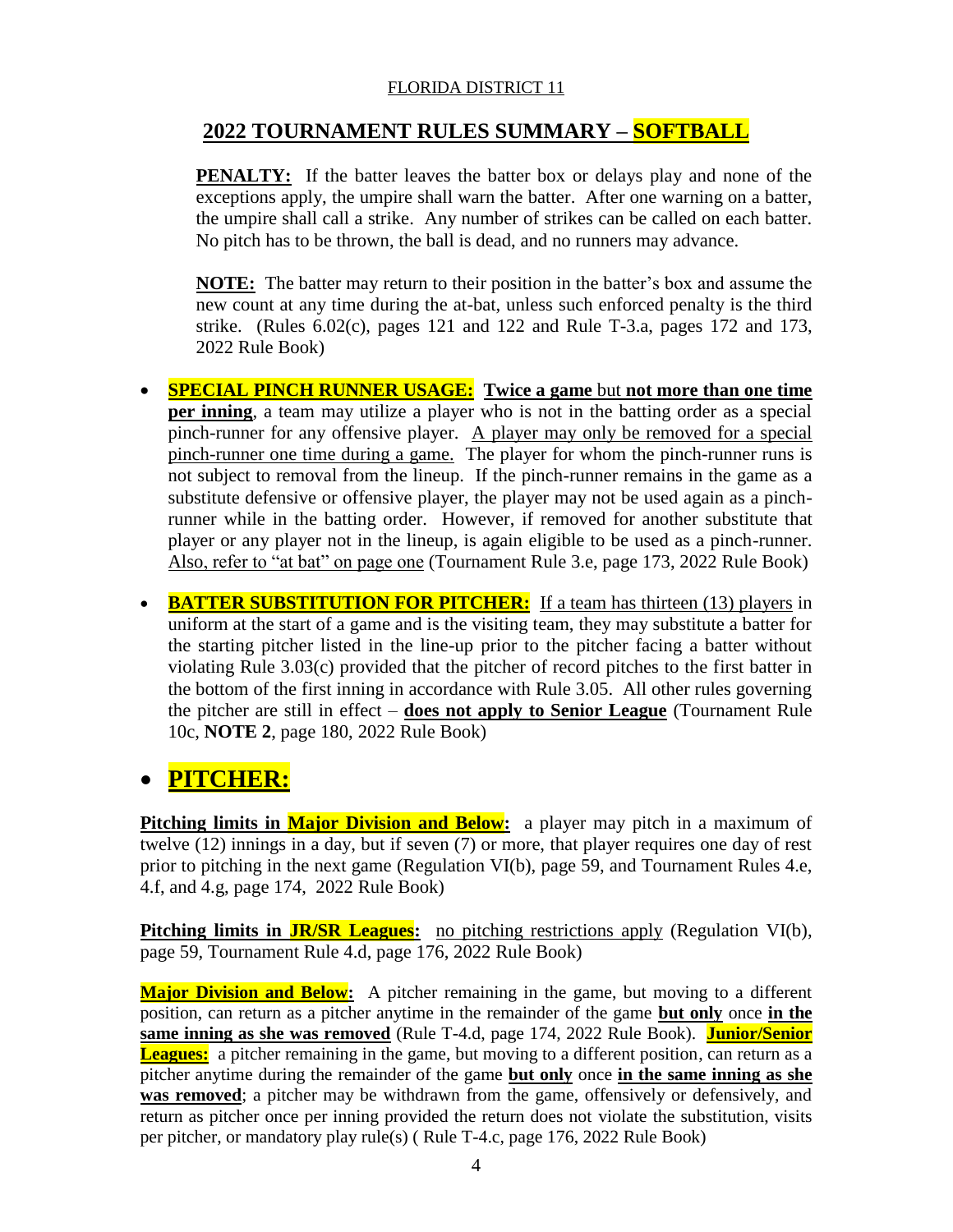## **2022 TOURNAMENT RULES SUMMARY – SOFTBALL**

**RULE 8.02(a)(1), PITCHER BRINGING HANDS TO MOUTH:** the pitcher may bring the hand in contact with the mouth or the lips provided he distinctly wipes off the pitching hand before contacting the ball (Rule 8.02(a)(1), page 146, 2022 Rule Book)

**REMOVAL OF PITCHER DUE TO INNINGS PITCHED LIMIT (Major Divisions and Below):** Managers are responsible for the removal of pitchers once the pitcher has reached his/her maximum number of innings pitched for the day, week, or game. Failure to remove that pitcher is basis for protest (Rule T-4.i, page 175, 2022 Rule Book)

**Penalty for Illegal Pitches for <b>ALL DIVISIONS**: If a pitcher pitches an illegal pitch, the pitch will be declared a ball to the batter (there is no longer an advancement of any base runners without liability to be put out for JR Division and above). If the catcher is not in position to receive the pitch and a pitch is made, the pitch will be declared a "NO PITCH" and the pitch shall be called a ball. A play may follow these calls and the manager of the offense may advise the plate umpire of a decision to decline the illegal pitch penalty and accept the play. (Rules 8.01 and 8.05, PENALTY, pages 144, 145, 146, 147 and 148, 2022 Rule Book)

**Major Division and Below:** If a player pitched in seven (7) or more innings on (Column A) and is still eligible, that player can pitch again on (Column B):

| <b>COLUMN A</b> | <b>COLUMN B</b> |
|-----------------|-----------------|
| Sunday          | Tuesday         |
| Monday          | Wednesday       |
| Tuesday         | Thursday        |
| Wednesday       | Friday          |
| Thursday        | Saturday        |
| Friday          | Sunday          |
| Saturday        | Monday          |

**PITCHER VISIT LIMITS:** For 9/10/11 DIVISION and above, a manager or coach may come out once (**8/9/10 Division – twice**) in one inning to visit the pitcher but the second time (**8/9/10 Division – third time**) out, the player must be removed as a pitcher. A manager or coach may come out twice (**8/9/10 Division – three times**) in one game to visit the pitcher, but the third time (**8/9/10 Division – fourth time**) out, the player must be removed as a pitcher. (Tournament Rule 7, pages 176 and 177, 2022 Rule Book). When a manager requests timeout to make a pitching change, it shall **not** be counted as a visit to the pitcher provided the manager makes the pitching substitution prior to speaking to any defensive player. This is important where a pitcher remains in the game and the manager plans to return that player to the pitching position either in that same inning as he/she was removed (major division and below) or at some time during the remainder of the game (JR and SR division of play). However, **when a manager or coach is granted time out to talk to any defensive player will be charged with a visit to the pitcher** (Rule 8.06(c), APPROVED RULING 1, PAGE 149, and Tournament Rule 7, pages 176 and 177, 2022 Rule Book)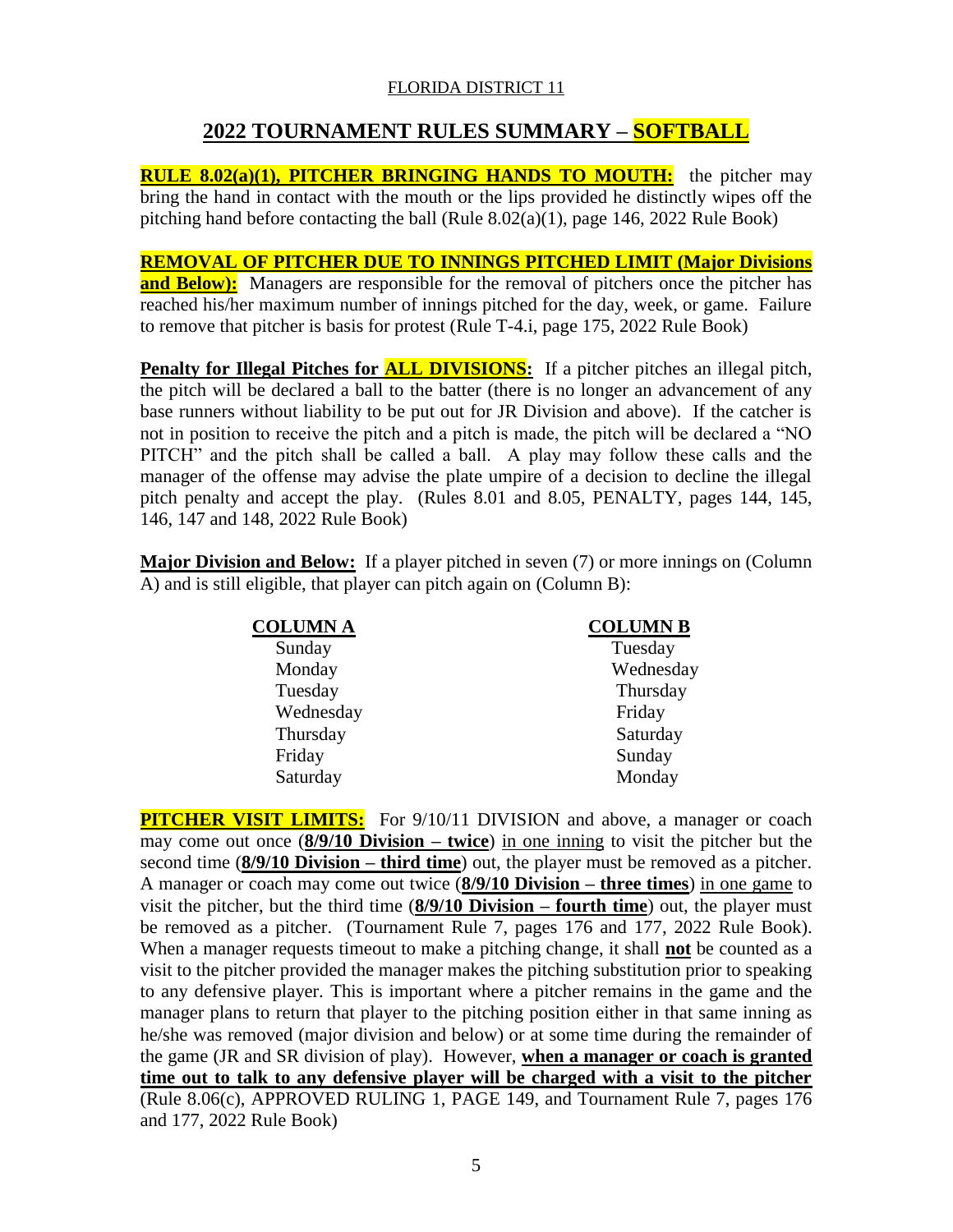### **2022 TOURNAMENT RULES SUMMARY – SOFTBALL**

**WARM-UP PITCHES BETWEEN INNINGS:** A pitcher shall be permitted to pitch no more than eight (8) preparatory pitches to the catcher **but no more** than one minute of preparatory pitches between half-innings (Rule 8.03(a), page 147, 2022 Rule Book).

**INTENTIONAL WALKS:** a defensive team may intentionally walk a batter at any time during a player's at-bat. After calling for and receiving "time" from the plate umpire, the defensive manager will make the intentional walk request, the ball will be dead and no runners may advance unless forced by the batter's award (Rule 6.08(a)(2), page 128, and Rule 8.03(c), page 147, 2022 Rule Book)

**FOREIGN SUBSTANCE APPLIED TO GAME BALL:** The pitcher shall not apply a foreign substance **of any kind** to the ball (this includes **dirt or clay**) or deface the ball in any manner. A pitcher may use a rosin bag for hands only. The pitcher may bring the hand in contact with the mouth or the lips provided she distinctly wipes off the pitching hand before contacting the ball. When a pitcher violates this rule, an umpire shall call the pitch a ball and warn the pitcher. If the violation is repeated during the game, the umpire shall remove the pitcher from the game (Rule  $8.02$  (a)(1) and (3), pages 146 and 147, 2022 Rule Book). No **player** shall intentionally discolor or damage the ball by rubbing it with soil, rosin, etc. or any other foreign substance. The umpire shall demand the ball and remove the offender/player from the game. If the umpire cannot locate the offender/player and the pitcher delivers such discolored or damaged ball to the batter, the pitcher shall be removed from the game at once (Rule 3.02, page 100, 2022 Rule Book)

**PITCHER WARMUP BY MANAGER/COACH PROHIBITED:** Managers and coaches must not warm up a pitcher at home plate or in the bull pen or elsewhere at any time (this includes before or during the game) (Rule 3.09, page 104, and Regulation XIV(f), page 72, 2022 Rule Book)

**UNANNOUNCED SUBSTITUTE PITCHER:** If a player who has not been announced as a substitute for the pitcher delivers one warm-up pitch to the catcher, that player now becomes the pitcher of record (assuming eligibility) and must pitch to at least one batter (Rule 3.08(a)(1), page 103, 2022 Rule Book)

**PITCHER IN CIRCLE: If the pitcher has possession of the ball within the pitcher's 8-foot radius circle** and is not making a play (a fake throw is considered a play), **runners** not in contact with their bases **must immediately attempt to advance or return to their base**. If no such immediate attempt is made, "No Pitch" is declared, the ball is dead, and the runner is out (Rule 7.08(a)(5) **NOTE 2**, page 135, 2022 Rule Book)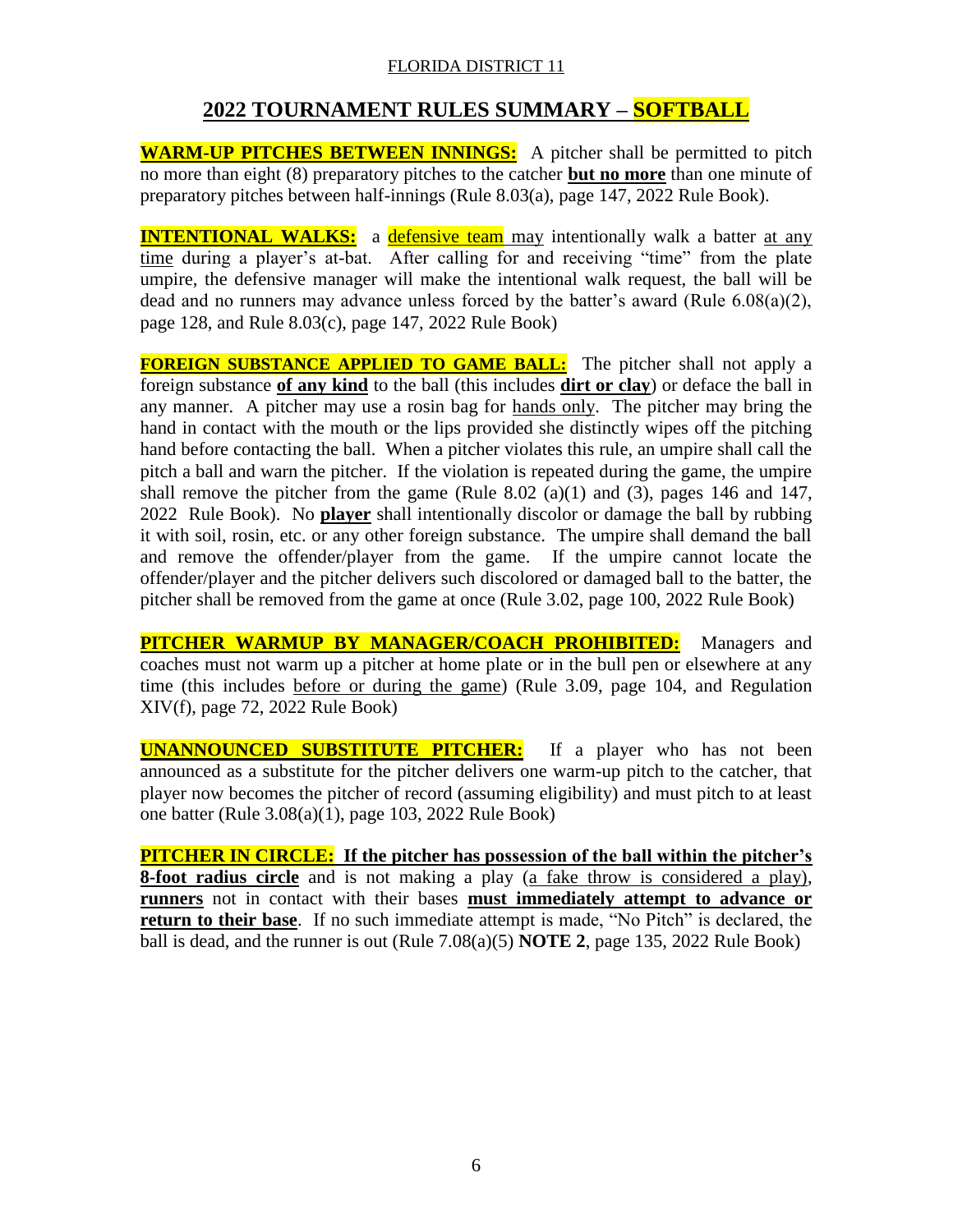### **2022 TOURNAMENT RULES SUMMARY – SOFTBALL**

**PITCHING RULES:** Pitchers must pitch in an underhand motion with both feet on the ground within the 24-inch length from the pitcher's plate. The shoulders shall be in line with first and third bases. The pitcher shall take a position with her **pivot foot** in contact with the pitcher's plate by having the foot entirely or partially on the top surface of the pitcher's plate and the **non-pivot foot** either on or behind the pitcher's plate. A pitching motion that is a rocking motion by raising the pivot foot off the pitching plate and returning it to the plate is an illegal act. The pitcher may not take the pitching position on the pitcher's plate without having the ball in her possession. The pitcher must not make any motion to pitch without immediately delivering the ball to the batter. The pitcher must not make a stop or reversal of the forward motion after separating the hands. The pitcher must not make two revolutions of the arm in the windmill motion. Pushing off with the pivot foot from a place other than the pitcher's plate is illegal, including a crow hop (defined as the act of a pitcher who steps, drags, or hops off the front of the pitcher's plate, replants the pivot foot, establishing a second starting point, pushes off from the newly established starting point and completes the delivery of the pitch). The pivot foot must remain in contact with or push off and drag away from the pitcher's plate prior to the front foot touching the ground, as long as the pivot foot remains in contact with the ground. When the pivot foot leaves the ground, it is considered a "leap" (an act by the pitcher when both feet become airborne on the initial move and push from the pitcher's plate) and is an illegal pitch. The pitcher must not make another revolution after releasing the ball. The pitcher shall not deliberately drop, roll, or bounce the ball in order to prevent the batter from hitting it. The pitcher shall hold the ball in one or both hands in front of the body for not less than 1 second and not more than 10 seconds before starting the delivery. The pitcher has 20 seconds to release the next pitch after receiving the ball or after the umpire indicates "play ball". If the hands are together while in the pitching position, the pitcher may not step back with the non-pivot foot. For the pitcher to remove herself from the pitching position after the hands have been brought together but prior to the start of the pitch, the pitcher must legally step back from the pitcher's plate with the pivot foot first (Rule  $8.01(g)$ , APPROVED RULING 1, page 144, 2022 Rule Book). (Rule  $8.01(a)$  through (d), (f), (g) APPROVED RULINGS, (h), (j), (l), (n), (o), and (r) through (v), pages 144, 145, and 146, 2022 Rule Book; also, see Rule 8.01 in its entirety, pages 144, 145, and 146, 2022 Rule Book). The penalty for violation of these pitching rules shall be an illegal pitch and the pitch will be called a ball.

 **Mandatory Play – International Tournament (8/9/10 Division through Junior Division):** If a tournament team has thirteen (13) or more eligible players in uniform at a game, then every player on a team roster shall participate in each game for a minimum of one (1) at bat. If a tournament team has twelve (12) or fewer eligible players in uniform at a game, then every player on a team roster shall participate in each game for a minimum of six (6) consecutive defensive outs and bat at least one (1) time. There is no exception to this rule unless the game is shortened for any reason. "MANDATORY PLAY" is revised to define "at-bat" as a player who come to bat and is either (1) retired, (2) retired as a batter-runner or runner, (3) scores, or (4) the inning or game ends. Pinch runners cannot be utilized on any runner who has not completed the "at-bat" requirement as that will constitute an illegal substitution (Regulation IV(i), pages 53 and 54, Rule 2.00, AT-BAT, page 89, and Tournament Rule 9, pages 177, 178, and 179, 2022 Rule Book)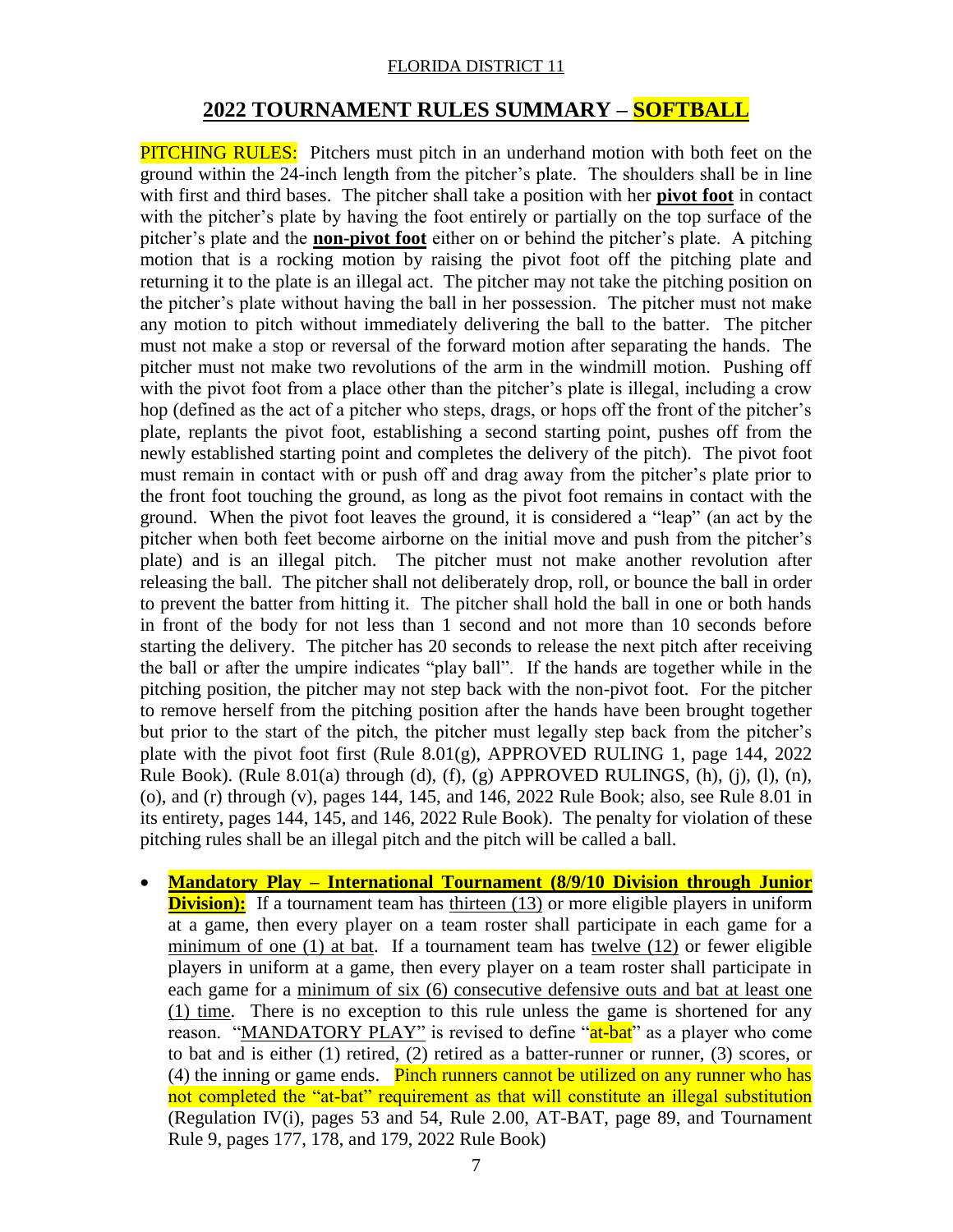### **2022 TOURNAMENT RULES SUMMARY – SOFTBALL**

- **MANDATORY PLAY NOTIFICATION:** Prior to the start of play in the top of the fourth (4<sup>th</sup>) inning (**Junior League:** fifth (5<sup>th</sup>) inning), the umpire-in-chief of other individual designated by the game Tournament Director in connection with the official scorekeeper, shall advise both team managers of their obligation to insert all players who have not completed their mandatory play requirements into the line-up as outlined below. A manager's failure/refusal to insert players into the line-up as outlined below shall result in immediate ejection of the manager and removal for the remainder of the International Tournament.
	- 1) If a team has 12 or fewer players in uniform at the start of a game, and is:
		- a) **Visiting Team:** Any player(s) who has yet to enter the game to meet the defensive requirement of mandatory play must be inserted prior to the first pitch or play in the bottom half of the fourth inning (**Junior League:** fifth inning) into one of the next six (6) positions in the line-up, that will ensure all requirements of mandatory play will be satisfied, absent a shortened game, including one at-bat.
		- b) **Home Team:** Any player(s) who has yet to enter the game to meet the defensive requirement of mandatory play must be inserted prior to the first pitch or play in the top half of the fifth inning (**Junior League:** sixth inning) into one of the next three (3) positions in the line-up, that will ensure all requirements of mandatory play will be satisfied, absent a shortened game, including one at-bat.
	- 2) If a team has 13 or more players in uniform at the start of a game, players must be inserted into the line-up to bat offensively during the:
		- a) **Visiting Team:** fourth or fifth inning, or as one of the first three batters in the sixth inning (**Junior League:** fifth or sixth inning, or as on of the first three batters in the seventh inning), that will allow their one at-bat to be satisfied.
		- b) **Home Team:** fourth inning or as one of the first three batters in the fifth inning (**Junior League:** fifth inning or as on of the first three batters in the sixth inning), that will allow their one at-bat to be satisfied.

Managers are responsible for fulfilling the mandatory play requirements, even if notification is not made. **Failure to meet the mandatory play requirements in this rule is a basis for protest and, if protested or brought to the Tournament Committee's attention, it shall result (by action of the Tournament Committee) in the removal of the team's manager, without replacement, for the remainder of the International Tournament.** (Rule T-9(a), (b) and (d), pages 177 and 178, 2022 Rule Book)

**There is no mandatory play for SR League.**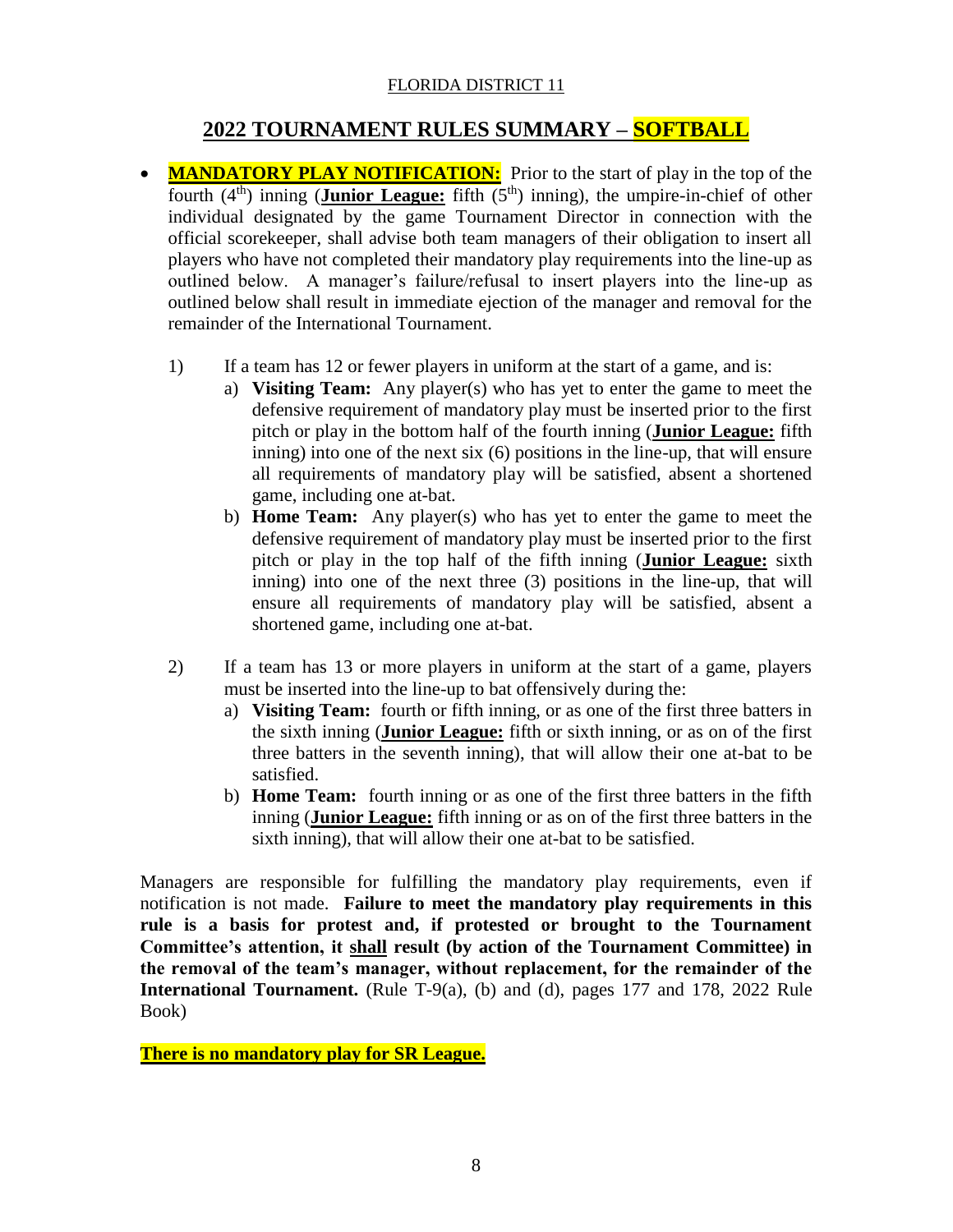### **2022 TOURNAMENT RULES SUMMARY – SOFTBALL**

- **SUBSTITUTION AND RE-ENTRY:** Any player who has been removed for a substitute may re-enter the game in the **SAME** position in the batting order. A substitute entering the game for the first time may not be removed prior to completion of his/her mandatory play requirements. This rule **does NOT apply to SR League** Division. (Tournament Rules 10.b, 10.c, and 10.d, pages 180 and 181, 2022 Rule Book)
- **FIFTEEN AND TEN-RUN RULE:** If after three (3) innings (**Junior/Senior League:** four (4) innings), two and one-half innings (**Junior/Senior League:** three and one-half innings) if the home team is ahead, one team has a lead of fifteen (15) runs or more, the manager of the team with the least runs shall concede the victory to the opponent. If after four (4) innings (**Junior/Senior League:** five (5) innings), three and one-half innings (**Junior/Senior League:** four and one-half innings) if the home team is ahead, one team has a lead of ten (10) runs or more, the manager of the team with the least runs shall concede victory to the opponent. During regular season, the local Little League may adopt the option of not utilizing this rule. However, this rule will apply during Tournament Play at all levels. (Rule 4.10(e), page 110, and Tournament Rule 12, pages 181 and 182, 2022 Rule Book)
- **BUNTS and ATTEMPTS AT BUNT:** holding the bat in the strike zone is considered an attempted bunt. In order to take a pitch, the batter must withdraw the bat backwards away from the ball (Rule 2.00, BUNT, page 90, 2022 Rule Book)

#### **HEADFIRST SLIDING:**

8/9/10, 9/10/11, and Major Divisions Only: **When a runner is advancing or stealing a base, there is no head-first sliding. If a runner does slide head-first while advancing, that runner shall be called "Out" (Rule 7.08(a)(4), page 134, 2022 Rule Book).** 

JR/SR League: **A runner may slide head-first on an advance to any base. Headfirst sliding** is always allowed **for all runners in any league if they are** attempting to return to a base **they occupied.**

- **NO SLIDE TO AVOID RULE:** Any runner is out when the runner does not slide or attempt to avoid contact with a fielder who has the ball and is waiting to make the tag (in other words, the runner "trucks" the fielder as in football or rugby) (Rule 7.08(a)(3), page 134, 2022 Rule Book). **There is no "must slide rule"**, only the **"no slide to avoid contact"** rule (Rule 7.08(a)(3), Approved Ruling, page 134, 2022 Rule Book)
- **If a defensive player blocks** the base, **home plate**, or baseline **clearly without possession of the ball**, a delayed "dead ball" obstruction shall be called and the runner is safe (Rule 7.06(b), **NOTE 2**, page 134, 2022 Rule Book)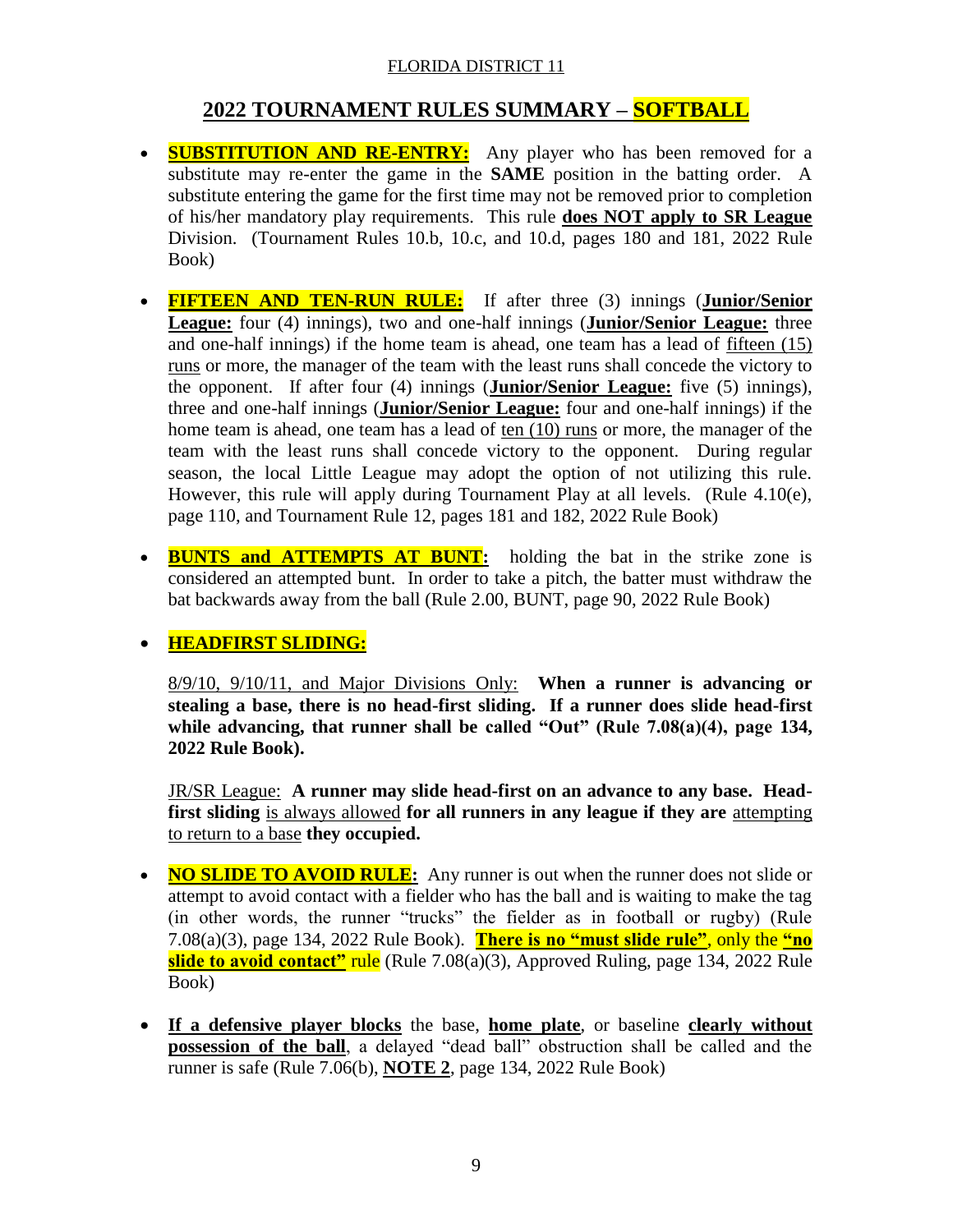### **2022 TOURNAMENT RULES SUMMARY – SOFTBALL**

- **SR LEAGUE ONLY:** Designated Hitter (DH) **WILL** apply during tournament play. Any player in the starting lineup, including the Designated Hitter (DH), who has been removed for a substitute may re-enter the game ONCE, provided such player occupies the same batting position as she did in the starting lineup. A substitute (nonstarter) may not re-enter the game in any position once they are removed from the lineup. (Tournament Rule 10.h and 10.i, page 181, 2022 Rule Book)
- **TIE GAMES:** During tournament play, when the completion of six innings (**Junior/Senior League:** seven innings) and the score it tied, the following tie-breaker will be played to determine a winning team (Tournament Rule 14, page 182, 2022 Rule Book):
	- a. the seventh inning (**Junior/Senior League:** eighth inning) will be played as normal.
	- b. starting in the top of the eighth inning (**Junior/Senior League:** ninth inning) and each half inning thereafter, the offensive team shall begin its turn at bat with the player who is scheduled to bat last in that respective half inning being placed on second base. **EXAMPLE:** If the number five batter is the lead-off batter, the number four batter in the batting order will be placed on second base. An eligible substitute or special pinch runner may be inserted for that runner.
- **APPEALS:** Any appeal under Rule 7.10 (tag-ups on fly balls, runners advancing or returning to a base and failing to touch each base, or a runner failing to touch home plate and making no attempt to return to touch home plate, and home plate is tagged): any appeal under this rule must be made before the next pitch, or any play or attempted play. **No appeal can be made if the ball is dead.** If the violation occurs during a play which ends a half inning, the appeal must be made before all the defensive players have left fair territory.

In making an appeal, the pitcher shall not throw to a base while the foot is in contact with the pitcher's plate. In putting the ball back into play, after taking the pitching position, the pitcher shall step backwards off the pitcher's plate (with the pivot foot first) to begin the appeal. **Successive appeals may not be made on a runner at the same base.** If the defensive team on its first appeal errs, a request for a second appeal on the same runner at the same base shall not be allowed by the umpire (Rule 7.10, pages 139 and 140, 2022 Rule Book)

• All fielders, except the catcher, must be positioned in fair territory when play begins (**including first- or third-basemen attempting to hold on runners**). **NOTE:** There is no penalty for this infraction; the umpire should just have the player move into fair territory (Rule 4.03, pages 106 and 107, 2022 Rule Book and Page 19, 2020 Make The Right Call Manual)